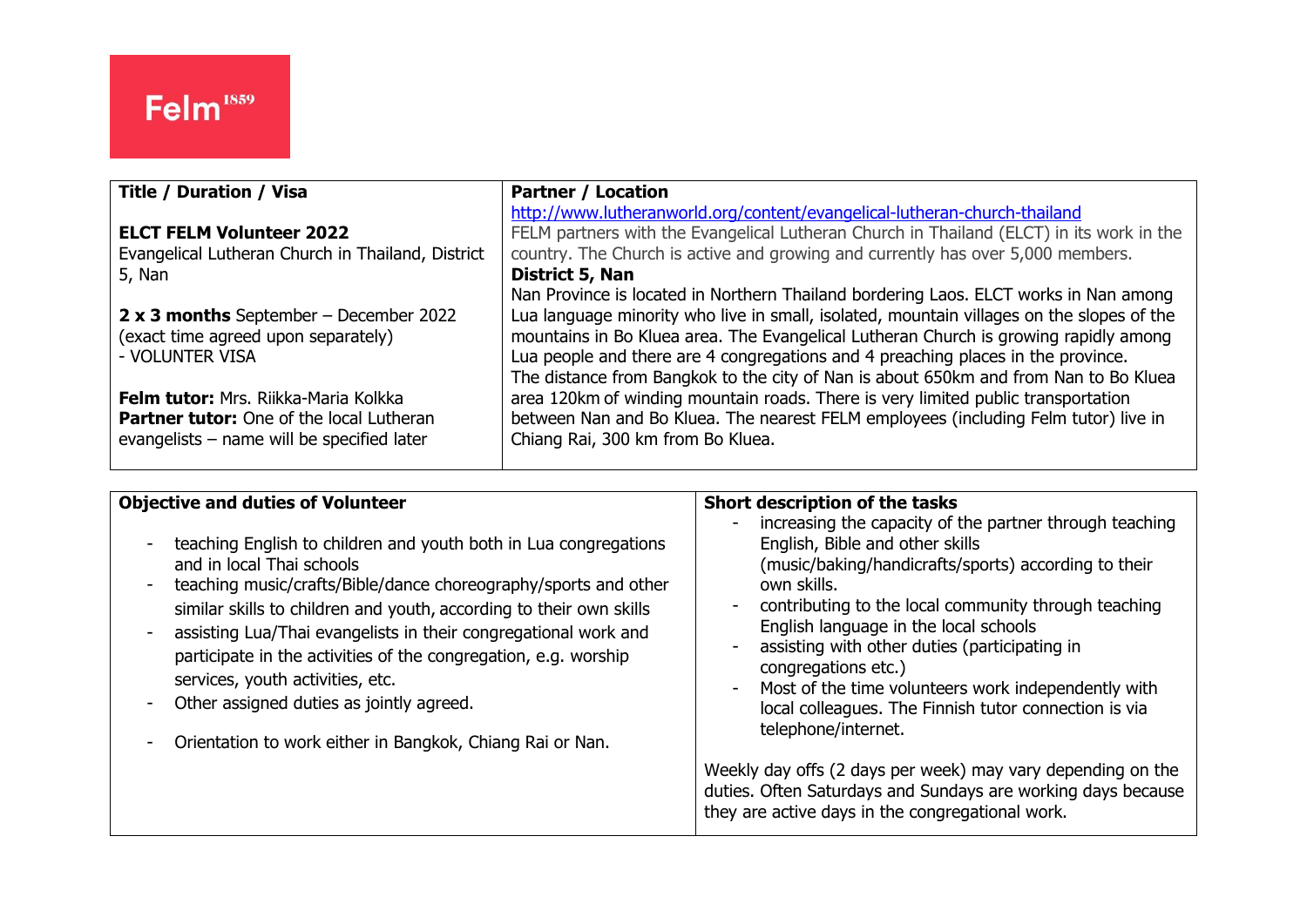# **Competence / Qualifications / Language requirements:**

- Meet the requirements of the Felm Volunteer program

 $\overline{a}$ 

- Previous experience riding a scooter/motorbike, own helmet: the work requires travelling on winding mountain roads, often unpaved, between different villages and places
- Felm Volunteer with skills and competence to live in a different culture with rather simple living and working conditions
- Fit and healthy
- Work context and teaching: English and Bible (and/or other skills) mainly to the children and youth.
- Education/work experience: Church, educational and/or social studies, work and voluntary work are considered an advantage
- Minimum language requirement: Written and spoken English, some basic knowledge of Thai language (basic phrases) is highly recommended
- Being able to communicate and live without a common language, due to the fact that English is a very rarely spoken language in the area. Also translation assistance is not available most of the times.
- Lots of flexibility and being able to adapt to changing situations, tasks and conditions.
- Beneficial/preferred: basic knowledge of Thai language, knowledge of (church) work with children and youth.
- Readiness for independent work without the on-site support of a Felm missionary.
- The volunteer must have a credit card.

As the task is to work with children and youth, the volunteer must present an extract from the criminal record (rikosrekisteriote), which is likely to be required to be presented with the visa application as well.

## **Benefits and commitments:**

#### **Felm country office**

- **•** Providing the tasks, materials and instructions for the Volunteer before volunteer period
- Felm will cover in-country expenses related to the volunteer task, such as work-related travel, sim-card and computer if necessary at work, etc.
- Advising the applicant with visa-procedures and providing Volunteer with visa invitation letter, and cover the costs if Volunteer needs extension of visa
- Providing a personal tutor and a draft program for the Volunteer period (incl. tutor discussions, starters session, mid-term discussion and evaluation session)